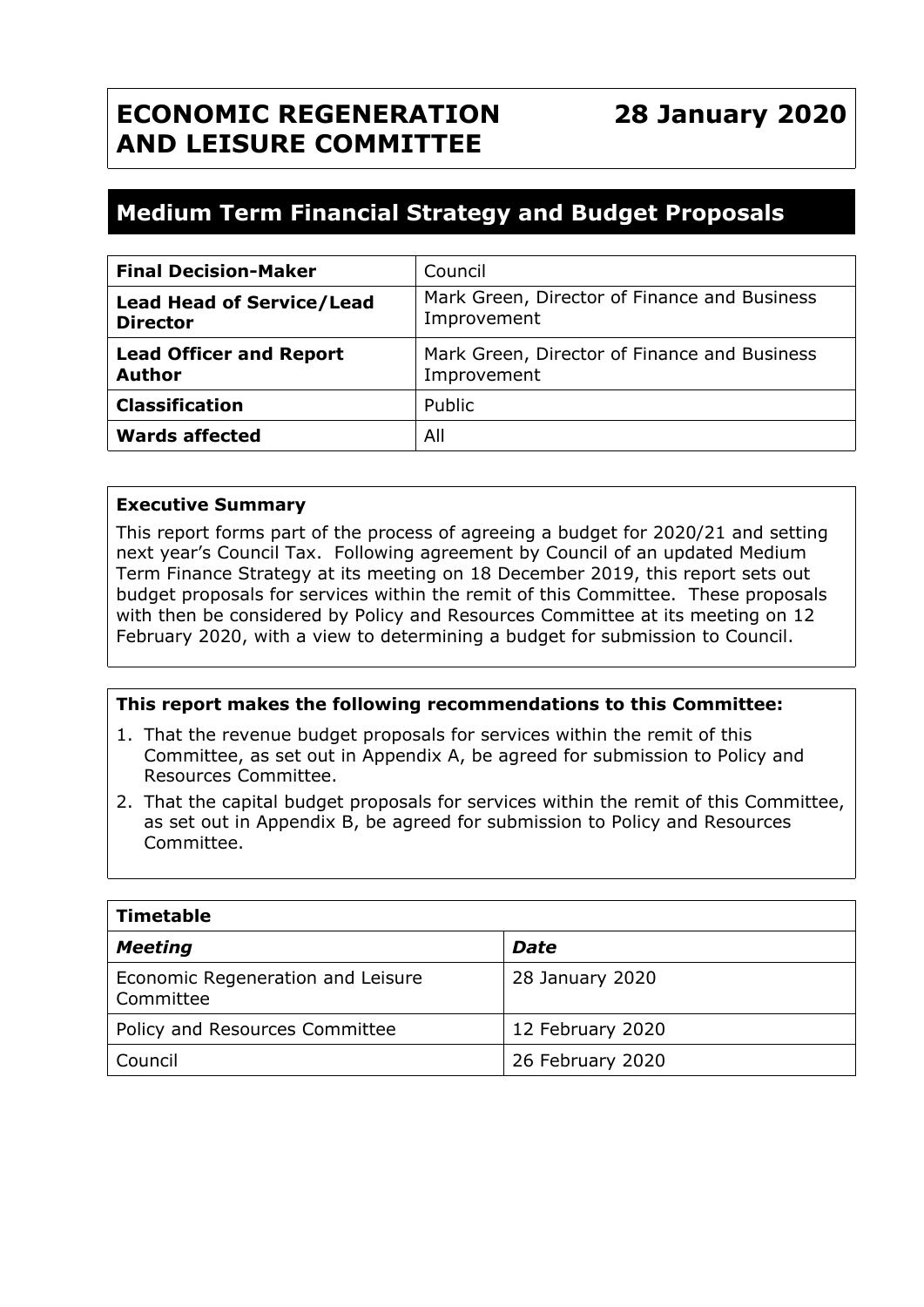# **Medium Term Financial Strategy and Budget Proposals**

#### **1. CROSS-CUTTING ISSUES AND IMPLICATIONS**

| <b>Issue</b>                                        | <b>Implications</b>                                                                                                                                                                                                                                                                                                                                                                                                                                                                                                                                                                                                                                                                                                                     | Sign-off                                    |
|-----------------------------------------------------|-----------------------------------------------------------------------------------------------------------------------------------------------------------------------------------------------------------------------------------------------------------------------------------------------------------------------------------------------------------------------------------------------------------------------------------------------------------------------------------------------------------------------------------------------------------------------------------------------------------------------------------------------------------------------------------------------------------------------------------------|---------------------------------------------|
| <b>Impact on</b><br>Corporate<br><b>Priorities</b>  | The Medium Term Financial Strategy and the<br>budget are a re-statement in financial terms<br>of the priorities set out in the strategic plan.<br>They reflect the Council's decisions on the<br>allocation of resources to all objectives of the<br>strategic plan.                                                                                                                                                                                                                                                                                                                                                                                                                                                                    | Section 151<br>Officer &<br>Finance<br>Team |
| <b>Cross</b><br><b>Cutting</b><br><b>Objectives</b> | The MTFS supports the cross-cutting<br>objectives in the same way that it supports<br>the Council's other strategic priorities.                                                                                                                                                                                                                                                                                                                                                                                                                                                                                                                                                                                                         | Section 151<br>Officer &<br>Finance<br>Team |
| <b>Risk</b><br><b>Management</b>                    | This has been addressed in section 5 of the<br>report.                                                                                                                                                                                                                                                                                                                                                                                                                                                                                                                                                                                                                                                                                  | Section 151<br>Officer &<br>Finance<br>Team |
| <b>Financial</b>                                    | The budget strategy and the MTFS impact<br>upon all activities of the Council. The future<br>availability of resources to address specific<br>issues is planned through this process. It is<br>important that the committee gives<br>consideration to the strategic financial<br>consequences of the recommendations in this<br>report.                                                                                                                                                                                                                                                                                                                                                                                                 | Section 151<br>Officer &<br>Finance<br>Team |
| <b>Staffing</b>                                     | The process of developing the budget strategy<br>will identify the level of resources available for<br>staffing over the medium term.                                                                                                                                                                                                                                                                                                                                                                                                                                                                                                                                                                                                   | Section 151<br>Officer &<br>Finance<br>Team |
| Legal                                               | Under Section 151 of the Local Government<br>Act 1972 (LGA 1972) the Section 151 Officer<br>has statutory duties in relation to the financial<br>administration and stewardship of the<br>authority, including securing effective<br>arrangements for treasury management. The<br>Medium Term Financial Strategy demonstrates<br>the Council's commitment to fulfilling it's<br>duties under the Act.<br>The Council is required to set a council tax by<br>the 11 March in any year and has a statutory<br>obligation to set a balanced budget. The<br>budget requirements and basic amount of<br>Council Tax must be calculated in accordance<br>with the requirements of sections 31A and<br>31B to the Local Government Finance Act | Mid Kent<br>Legal<br><b>Services</b>        |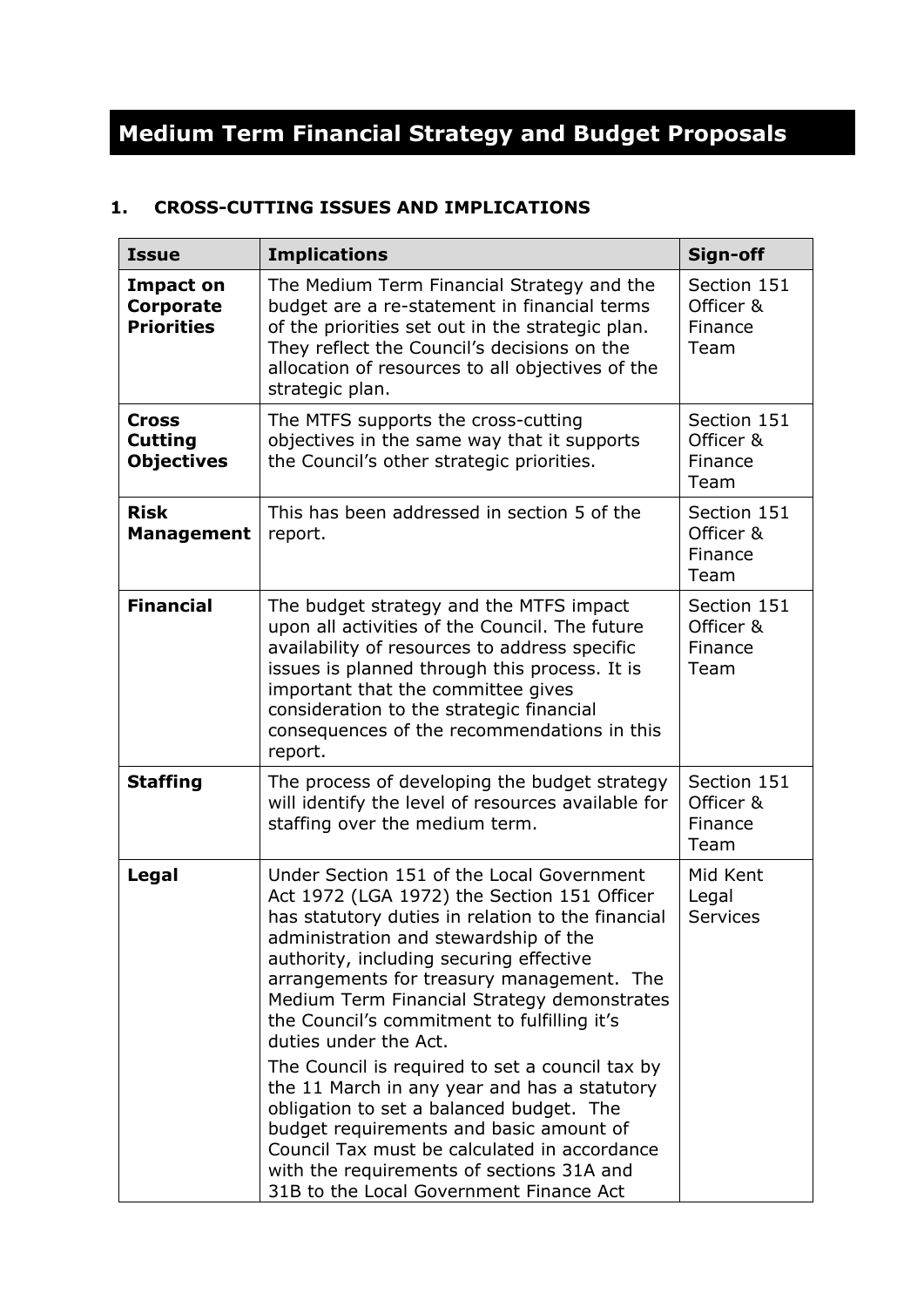|                                                 | 1992 (as amended by sections 73-79 of the<br>Localism Act 2011).                                                                                                                                                                                                                                                                                                                                                                                                                                                                                                             |                                                  |
|-------------------------------------------------|------------------------------------------------------------------------------------------------------------------------------------------------------------------------------------------------------------------------------------------------------------------------------------------------------------------------------------------------------------------------------------------------------------------------------------------------------------------------------------------------------------------------------------------------------------------------------|--------------------------------------------------|
|                                                 | The Council is required to determine whether<br>the basic amount of council tax is excessive as<br>prescribed in regulations - section 52ZB of the<br>1992 Act as inserted under Schedule 5 to the<br>Localism Act 2011. The Council is required to<br>hold a referendum of all registered electors in<br>the borough if the prescribed requirements<br>regarding whether the increase is excessive<br>are met.<br>Approval of the budget is a matter reserved<br>for full Council upon recommendation by<br>Policy and Resources Committee on budget<br>and policy matters. |                                                  |
| <b>Privacy and</b><br>Data<br><b>Protection</b> | Privacy and Data Protection is considered as<br>part of the development of new budget<br>proposals. There are no specific implications<br>arising from this report.                                                                                                                                                                                                                                                                                                                                                                                                          | Policy and<br>Information<br>Team                |
| <b>Equalities</b>                               | The MFTS report scopes the possible impact of<br>the Council's future financial position on<br>service delivery. When a policy, service or<br>function is developed, changed or reviewed,<br>an evidence based equalities impact<br>assessment will be undertaken. Should an<br>impact be identified appropriate mitigations<br>with be identified.                                                                                                                                                                                                                          | Equalities<br>and<br>Corporate<br>Policy Officer |
| <b>Public</b><br><b>Health</b>                  | The resources to achieve the Council's<br>objectives are allocated through the<br>development of the Medium Term Financial<br>Strategy.                                                                                                                                                                                                                                                                                                                                                                                                                                      | <b>Public Health</b><br>Officer                  |
| <b>Crime and</b><br><b>Disorder</b>             | The resources to achieve the Council's<br>objectives are allocated through the<br>development of the Medium Term Financial<br>Strategy.                                                                                                                                                                                                                                                                                                                                                                                                                                      | Section 151<br>Officer &<br>Finance<br>Team      |
| <b>Procurement</b>                              | The resources to achieve the Council's<br>objectives are allocated through the<br>development of the Medium Term Financial<br>Strategy.                                                                                                                                                                                                                                                                                                                                                                                                                                      | Section 151<br>Officer &<br>Finance<br>Team      |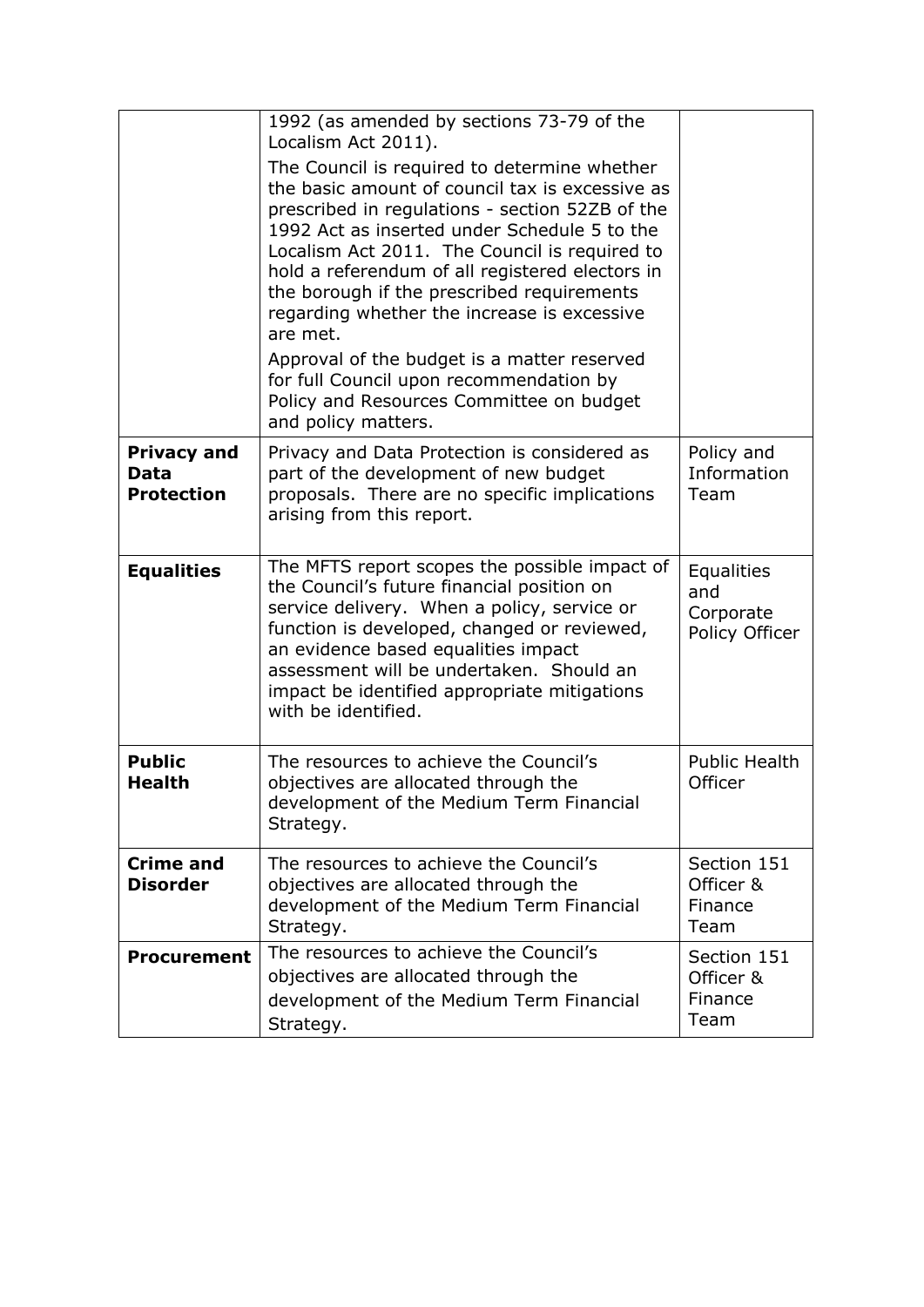#### **2. INTRODUCTION AND BACKGROUND**

#### **Medium Term Financial Strategy**

- 2.1 At its meeting on 18 December 2019, Council agreed an updated Medium Term Financial Strategy (MTFS) for the next five years. The MTFS sets out in financial terms how the Strategic Plan will be delivered, given the resources available.
- 2.2 The MTFS builds on the previous year's MTFS, which was developed in parallel with the Council's new Strategic Plan. There were relatively few new developments to be incorporated in the updated MTFS, given the recent adoption of a Strategic Plan and the delay in the introduction of a new local government funding regime from 2020/21 to 2021/22. This means that, broadly speaking, a real terms 'stand-still' budget could be set for 2020/21. Members have agreed that the principle of maintaining the level of Council Tax in real terms be adopted.
- 2.3 The financial projections underlying the MTFS were prepared under three different scenarios – adverse, neutral and favourable. All three scenarios assumed that budget proposals for future years which have already been agreed by Council will be delivered, and that Council Tax is increased by 2% in 2020/21. Existing budget savings proposals are shown in Appendix A for this Committee and total  $£3.4$  million for all Committees over the MTFS period.
- 2.4 The Provisional Local Government Finance Settlement for 2020/21 was announced on 20 December 2019. This confirmed the key assumptions incorporated in the MTFS:
	- Retained business rates income will be £3.260 million (the MTFS projection was £3.269 million)
	- New Homes Bonus has been retained for another year, giving £4.472 million to help fund our capital programme
	- The Council Tax referendum limit will be 2%
	- There will be no negative Revenue Support Grant.
- 2.5 The outcomes for the Council's budget gap, before allowing for any further growth or savings, are set out below.

|      | $20/21$   21/22   22/23   23/24   24/25 |             |      |
|------|-----------------------------------------|-------------|------|
| £000 | £000 l                                  | £000   £000 | £000 |

| Scenario 1 - Favourable     |        |       |       |       |       |
|-----------------------------|--------|-------|-------|-------|-------|
| Budget gap / (surplus)      | $-179$ | 774   | 1,121 | 1,385 | 1,177 |
|                             |        |       |       |       |       |
| <b>Scenario 2 - Neutral</b> |        |       |       |       |       |
| Budget gap / (surplus)      | -96    | 946   | 1,568 | 2,119 | 2,212 |
|                             |        |       |       |       |       |
| Scenario 3 - Adverse        |        |       |       |       |       |
| Budget gap / (surplus)      | 400    | 1,923 | 3,276 | 4,604 | 5,525 |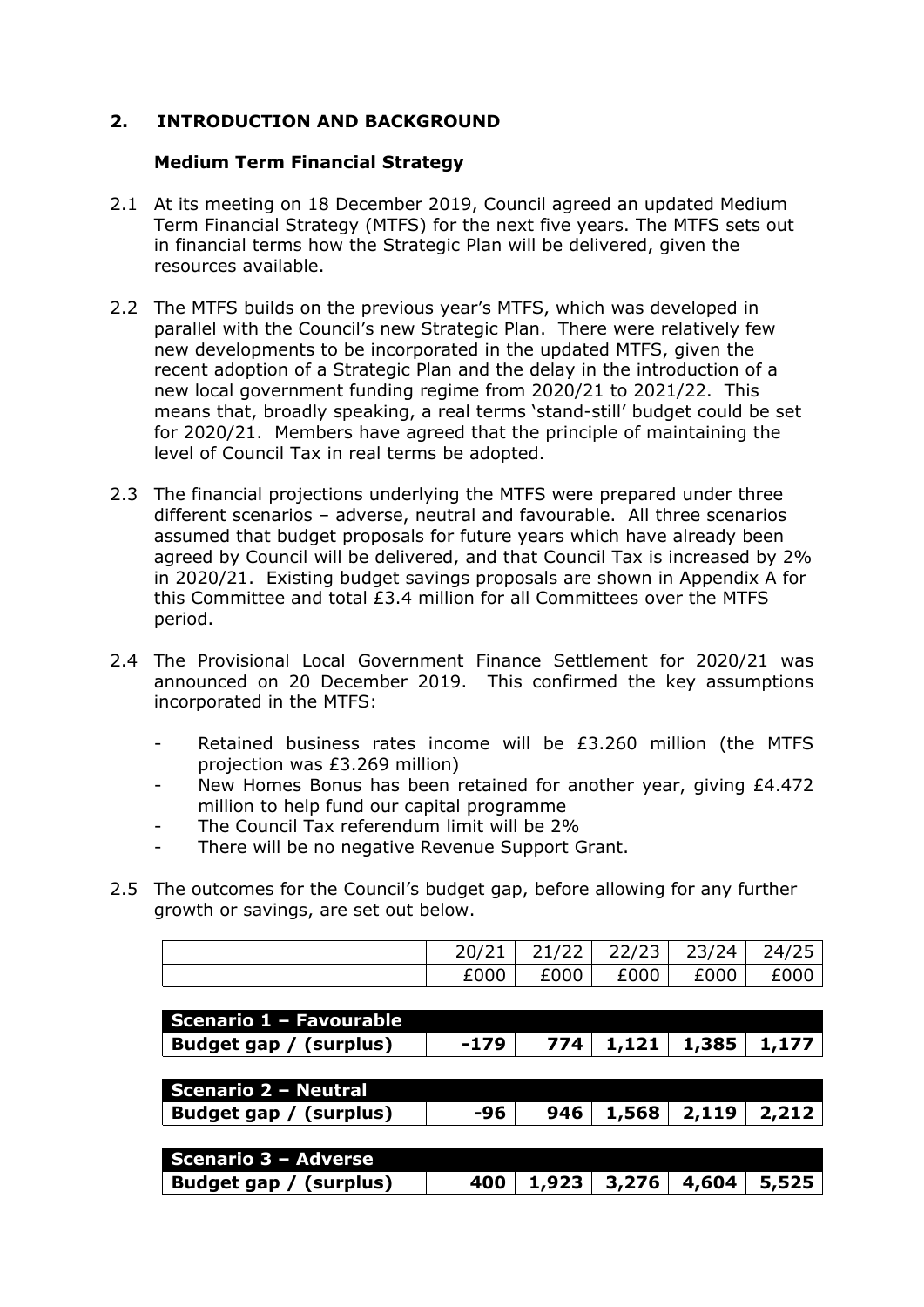2.6 It can be seen that next year's budget showed a small surplus in the neutral scenario, given the various assumptions underlying the projections. However, in 2021/22 the budget gap will be significant under all three scenarios. It is essential that the Council starts planning now for 2021/22, taking account of announcements from central government about the likely shape of future local government funding.

#### **Revenue Budget Proposals**

- 2.7 As the MTFS 'neutral' revenue projections indicate a broadly balanced position for 2020/21, no specific targets were set for savings or increased income generation in this year. Service pressures, or new initiatives with revenue expenditure implications, will have to be funded from within the overall budget envelope, meaning savings or additional income growth to offset the expenditure growth.
- 2.8 In subsequent years, the projections indicate a likely requirement either to make savings or generate increased income. The MTFS strategic revenue projections include a contingency for future pressures of £1.6 million that can potentially be released in 2021/22 to avoid a cliff-edge where savings need to be made at short notice.
- 2.9 Amended and new budget proposals for services within the remit of this Committee are set out in Appendix A. As indicated above, they are confined to changes required to address new initiatives or budget pressures that cannot be accommodated.

Delays in existing savings

- A review of the existing savings for 2020/21 indicates that two of them will not be delivered until the following year. Additional income from a new café at Mote Park cannot be delivered until the building is complete. The business rates at the museum have been appealed, but the outcome is not yet known.
- Proceeds from the Kent Business Rates pool are allocated to form a reserve that may be used by the Economic Development and Regeneration service. Accordingly, it is proposed that a contribution from this reserve is made to cover the shortfall arising from the delayed savings. This will be a one-off contribution, so it is shown in Appendix A as a saving in 2020/21 and as growth the following year.
- 2.10 Budget amendments have been developed, following the same principles, for services within the remit of the other Service Committees. Taken in total, the savings proposals will allow a balanced budget to be set for 2020/21.

#### **Capital Budget Proposals**

2.11 Capital investment helps the Council to deliver its strategic priorities. Accordingly, the capital programme includes a number of projects that support the 'Thriving Place' priority that is of particular concern to this Committee. The capital budget proposals are as follows: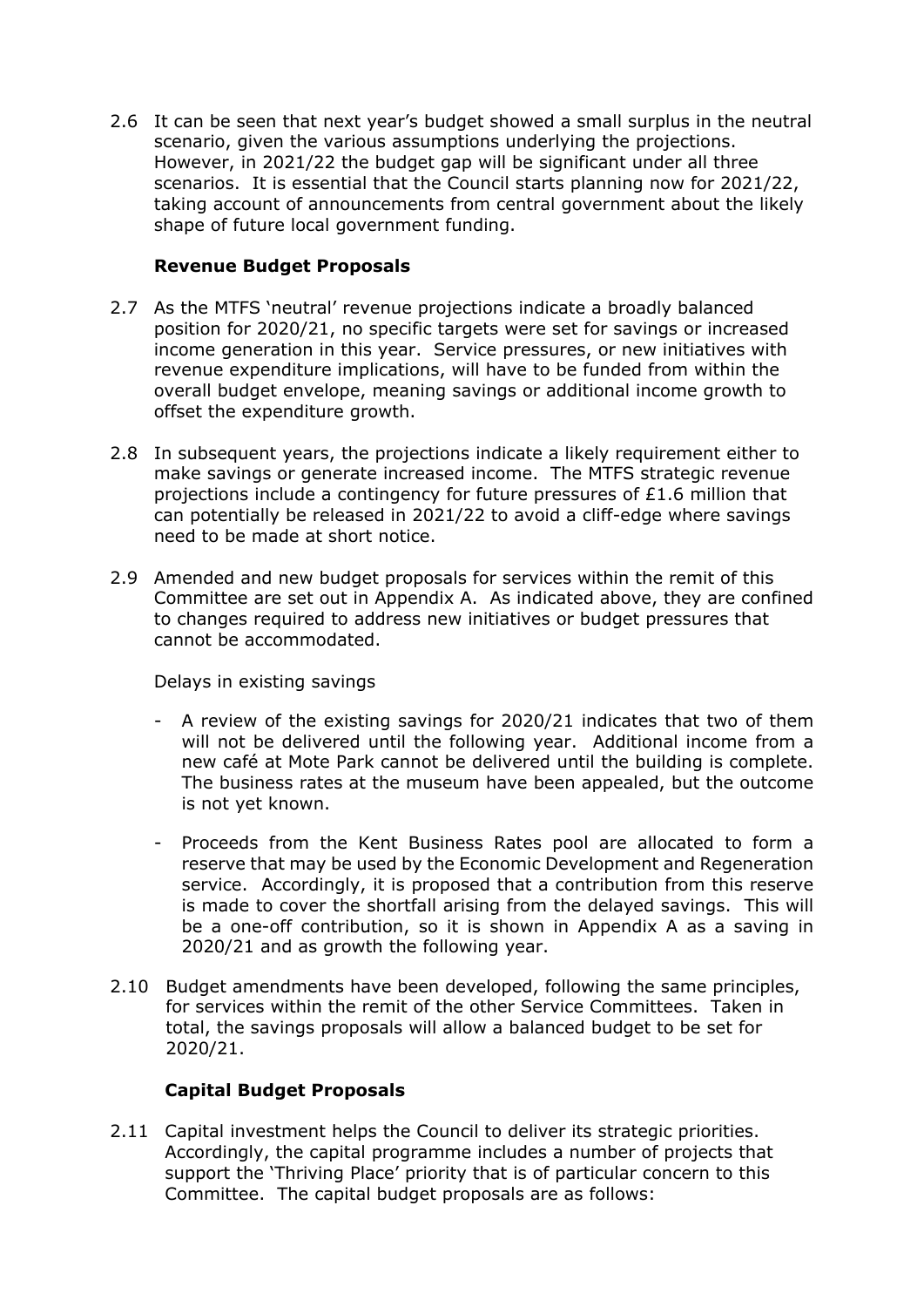#### *Mote Park Visitor Centre - £2.7 million*

Planning permission has recently been obtained for the new Visitor Centre at Mote Park and work is expected to get under way in 2020/21. The scope of the work has been expanded to include toilet facilities that meet 'Changing Places' standards.

#### *Mote Park Dam Works - £1.8 million*

Mote Park Lake is effectively a reservoir retained by a dam at its western end. A review of dam safety under the Reservoirs Act 1975 included a mandatory recommendation that the spillway capacity be increased to reduce the risk of dam failure due to overtopping. This work therefore comes under the first heading set out in paragraph 2.6, 'required for statutory reasons'. Consultants have designed a suitable scheme and planning permission has been obtained. Preliminary work is currently under way, with most of the work taking place in Summer 2020.

*Museum Development Plan - £389,000*

This amount represents the balance of funding set aside for development projects at Maidstone Museum. It will be used to complement funding sought via a Heritage Lottery Fund bid which was submitted in November 2019.

Capital budget proposals are set out in Appendix B.

#### **3. AVAILABLE OPTIONS**

- 3.1 Agree the budget proposals relating to this Committee as set out in Appendix A and B for onward submission to the Policy and Resources Committee.
- 3.2 Propose changes to the budget proposals.
- 3.3 Make no comment on the budget proposals.

#### **4. PREFERRED OPTION AND REASONS FOR RECOMMENDATIONS**

4.1 The Policy and Resources Committee must recommend to Council at its meeting on 12 February 2020 a balanced budget and a proposed level of Council Tax for the coming year. The budget proposals included in this report will allow the Policy and Resources Committee to do this. Accordingly, the preferred option is that this Committee agrees the budget proposals at Appendix A.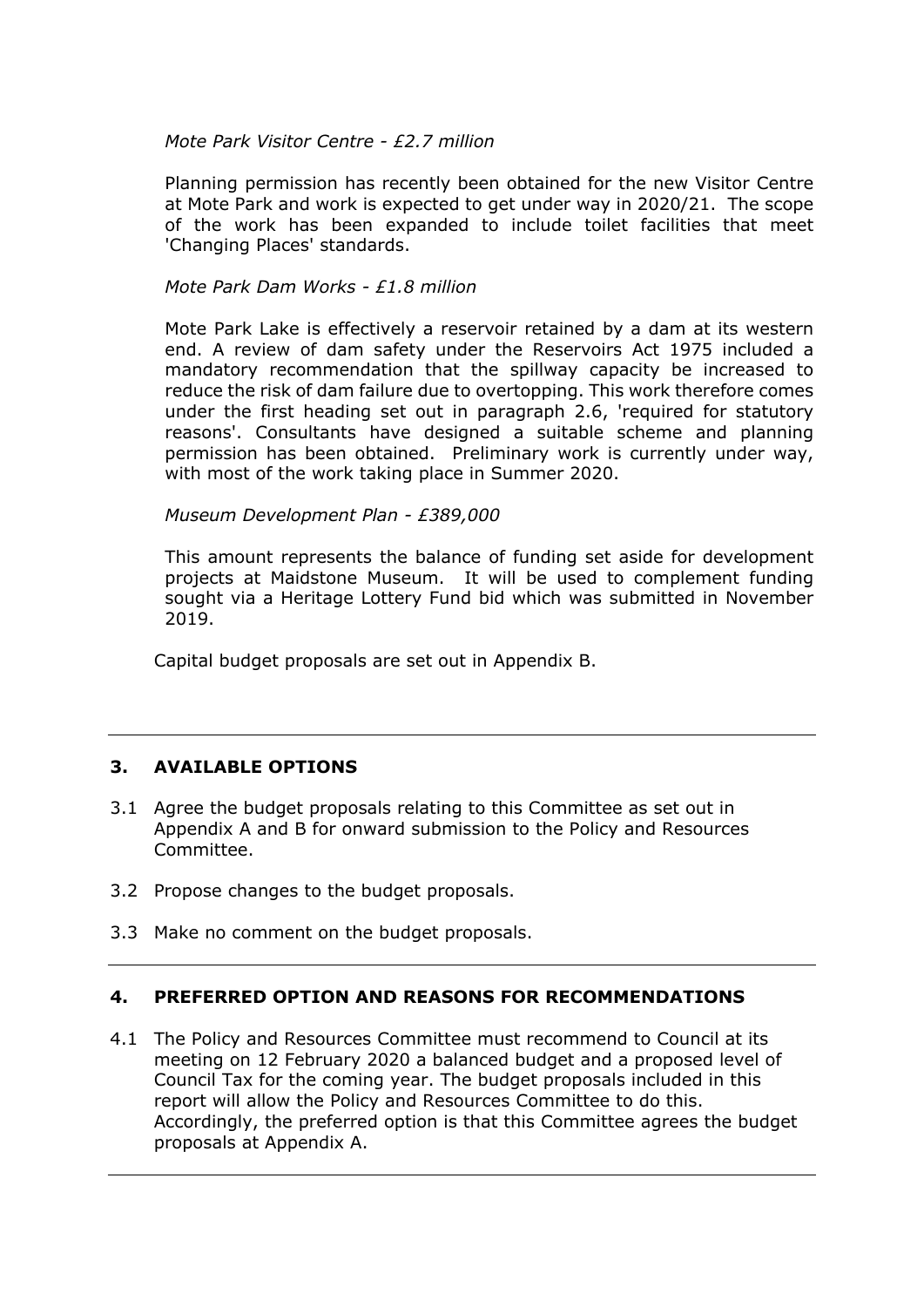#### **5. RISK**

5.1 The Council's MTFS is subject to a high degree of risk and uncertainty. In order to address this in a structured way and to ensure that appropriate mitigations are developed, the Council has developed a budget risk register. This seeks to capture all known budget risks and to present them in a readily comprehensible way. The budget risk register is updated regularly and is reviewed by the Audit, Governance and Standards Committee at each of its meetings.

#### **6. CONSULTATION RESULTS AND PREVIOUS COMMITTEE FEEDBACK**

- 6.1 Policy and Resources Committee received an initial report on the MTFS at its meeting on 23 July 2019 and it agreed the approach set out in that report to development of an MTFS for 2020/21 - 2024/25 and a budget for 2020/21.
- 6.2 Service Committees and Policy and Resources Committee then considered a draft MTFS at their meetings in November 2018, and this was agreed for submission to Council. Council agreed the MTFS at its meeting on 18 December 2019.
- 6.3 Public consultation on the budget has been carried out. Details are set out in Appendix C. It can be seen that slightly more residents agreed that the Council's budget provides value for money than disagreed.
- 6.4 There was resistance to the idea of Council Tax increases; this is an understandable stance to take, but if applied in practice would risk cuts to services, given that Council input costs continue to increase in line with inflation. The Council's position is that we will maintain a constant level of Council Tax in real terms, in other words it will increase by no more than the projected rate of inflation.
- 6.5 The most popular area for new investment was infrastructure. This is addressed as part of the updated capital programme.

#### **7. NEXT STEPS: COMMUNICATION AND IMPLEMENTATION OF THE DECISION**

7.1 The timetable for developing the budget for 2020/21 is set out below.

| <b>Date</b>      | <b>Meeting</b>                       | <b>Action</b>                                                 |
|------------------|--------------------------------------|---------------------------------------------------------------|
| January 2020     | All Service<br>Committees            | Consider 20/21 budget proposals                               |
| 12 February 2020 | Policy and<br>Resources<br>Committee | Agree 20/21 budget proposals for<br>recommendation to Council |